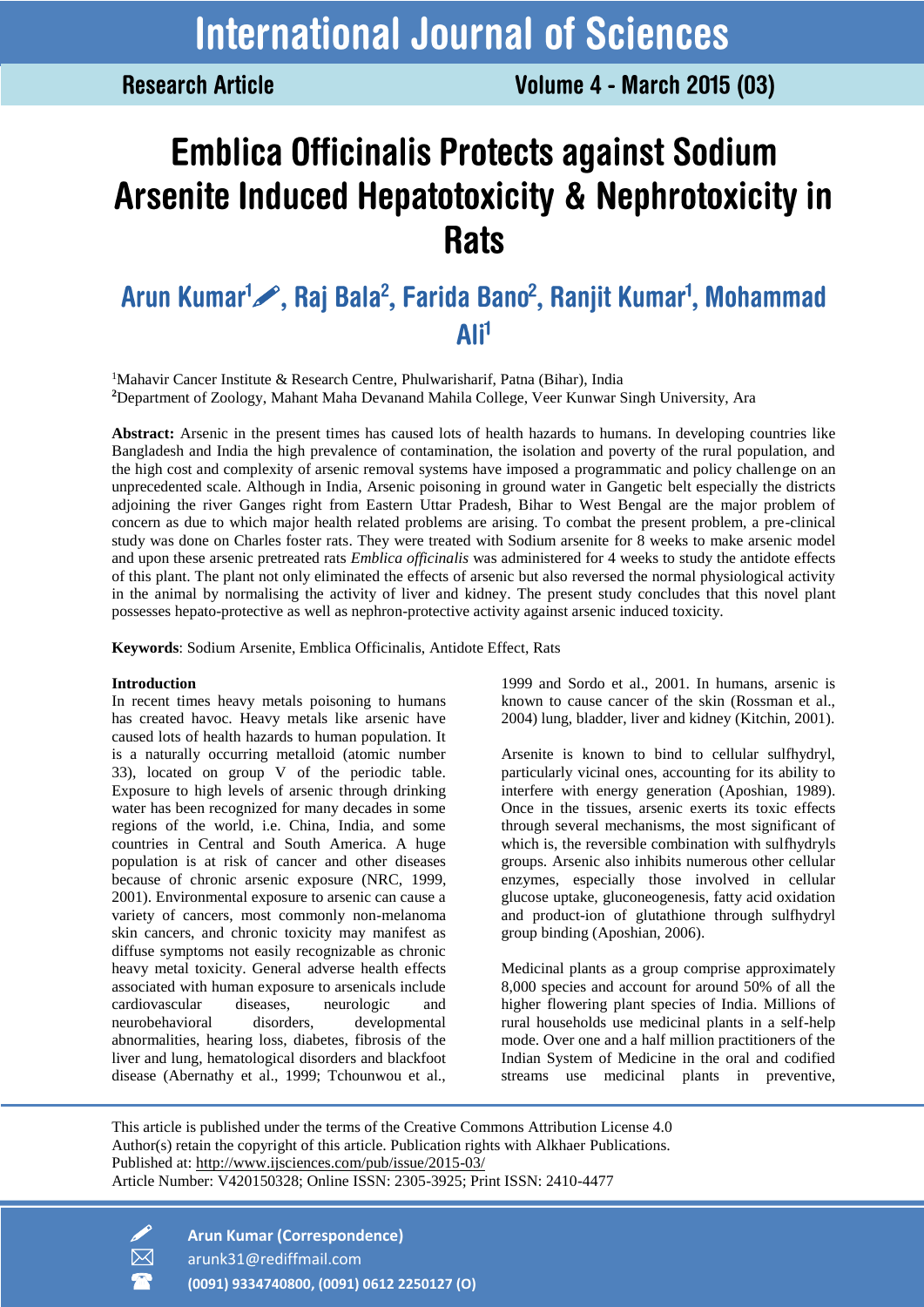promotive and curative applications. There are estimated to be over 7,800 manufacturing units in India. In recent years, the growing demand for herbal product has led to a quantum jump in volume of plant materials traded within and across the countries. In recent years, there is a tremendous interest in the possible role of nutrition in prevention of disease. In this context, antioxidants, especially derived from natural sources such as Indian medicinal plants and herbal drugs derived from them, require special attention. Antioxidants neutralize the toxic and 'volatile' free radicals. Antioxidants have many potential applications, especially in relation to human health, both in terms of prevention of disease and therapy (Sies,1996 and Halliwell, 1997).

The pulp of the fruit is smeared on the head to dispel headache and dizziness (Perry, 1980). *Emblica officinalis* leaves and fruit have been used for fever and inflammatory treatments by rural populations in its growing areas. The earlier study have demonstrated potent anti-microbial (Ahmad et al, 1998), antioxidant (Bhattacharya et al, 1999), adaptogenic (Rege et al, 1999), hepatoprotective (Jeena et al, 1999), anti-tumor (Jose et al, 2001) and anti-ulcerogenic activities (Sairam et al, 2002) in the fruits of *Emblica officinalis*, leaf extracts have been shown to possesses anti-inflammatory activity (Asmawi et al, 1993; Jhantola-Vormisto et al, 1997).

#### **Materials & Methods**

**Test Chemical:** Sodium Arsenite AR (98.0%), (CAS No.7784-46-5, Lot No. 20/21-28a-45-60-61) manufactured by Loba Chemie, India was obtained from the Scientific store of Patna.

**Animals:** Charles Foster rats (30 males), weighing 160g to 180g of 8 weeks old, were obtained from animal house of Mahavir Cancer Institute and Research Centre, Patna, India (CPCSEA Regd-No. 1129/bc/07/CPCSEA). The research work was approved by the IAEC (Institutional Animal Ethics Committee) with IAEC No. IAEC/2012/12/04. Food and water to rats were provided *ad libitum* (prepared mixed formulated food by the laboratory itself). The experimental animals were housed in conventional polypropylene cages in small groups (2 each). The rats were randomly assigned to control and treatment groups. The temperature in the experimental animal room was maintained at  $22 \pm 2^0C$  with 12 h light/dark cycle.

**Preparation of fruit aqueous extract of** *Emblica officinalis* **:** In the present study, fresh fruit of *Emblica officinalis* were purchased from the local market of Patna, Bihar, India. The identity of the medicinal fruit was confirmed by Dr. Ramakant Pandey (Botanist), Department of Biochemistry, Patna University, Patna, Bihar, India. The collected

fruit of *Emblica officinalis* were shade dried and were grinded to fine powder. The aqueous extract dose was calculated after  $LD_{50}$  estimation and finally made to 100 mg kg-1 body weight.

**Experimental Design:** The animals were grouped into 4 groups. Group 1 was Control group (n=6) to which no treatment was given and was designated as healthy control, while to the rest  $3$  groups (n=24) Sodium arsenite at the dose of 8mg Kg-1 body weight was administered orally daily for 6 weeks as well as 8 weeks respectively. Group 2 & 3 animals at the end of the Sodium arsenite treatment were dissected for the biochemical assay. Upon these Sodium arsenite pre-treated groups, *Emblica officinalis* aqueous fruit extract was administered at the dose of 100 mg Kg-1 body weight for 4 weeks. At end of the entire treatment, animals were anaesthetized and dissected and their blood samples were collected and serums were extracted. The serums were then assayed for biochemical study as Liver function tests, Kidney function tests and lipid peroxidation.

**Biochemical Evaluation:** The Liver Function Test (LFT) as Serum Glutamic Pyruvate Transaminase (SGPT) and Serum Glutamic Oxaloacetate Transaminase (SGOT) were measured according to method (Reitman & Frankel, 1957), Alkaline Phosphate (ALP) by method (Kind & King, 1954) while total bilirubin activity by method (Jendrassik & Grof, 1938). The Kidney Function Test (KFT) were assayed by methods as Urea by (Berthelot, 1859 and Fawcett, 1960), Uric acid by (Bones, 1945) and Creatinine by (Toro et al 1975).

**Lipid Peroxidation :** Thiobarbituric acid reactive substances (TBARS), as a marker for LPO, were determined by the double heating method (Draper and Hadley, 1992). The principle of the method was a spectrophotometric measurement of the color produced during the reaction to thiobarbituric acid (TBA) with malondialdehyde (MDA). For this purpose, 2.5 ml of 100 g/l trichloroacetic acid (TCA) solution was added to 0.5 ml serum in a centrifuge tube and incubated for 15 min at  $90^{\circ}$ C. After cooling in tapwater, the mixture was centrifuged at 3000g for 10min, and 2 ml of the supernatant was added to 1 ml of 6.7 g/l TBA solution in a test tube and again incubated for 15 min at  $90^{\circ}$ C. The solution was then cooled in tap water and its absorbance was measured using Thermo Scientific UV-10 (UV –Vis) spectrophotometer (USA) at 532nm.

## **Statistical Analysis**

Results are presented as mean  $\pm$  SD and total variation present in a set of data was analysed through one way analysis of variance (ANOVA). Difference among mean values has been analysed by applying Dunnett's test. Calculations were performed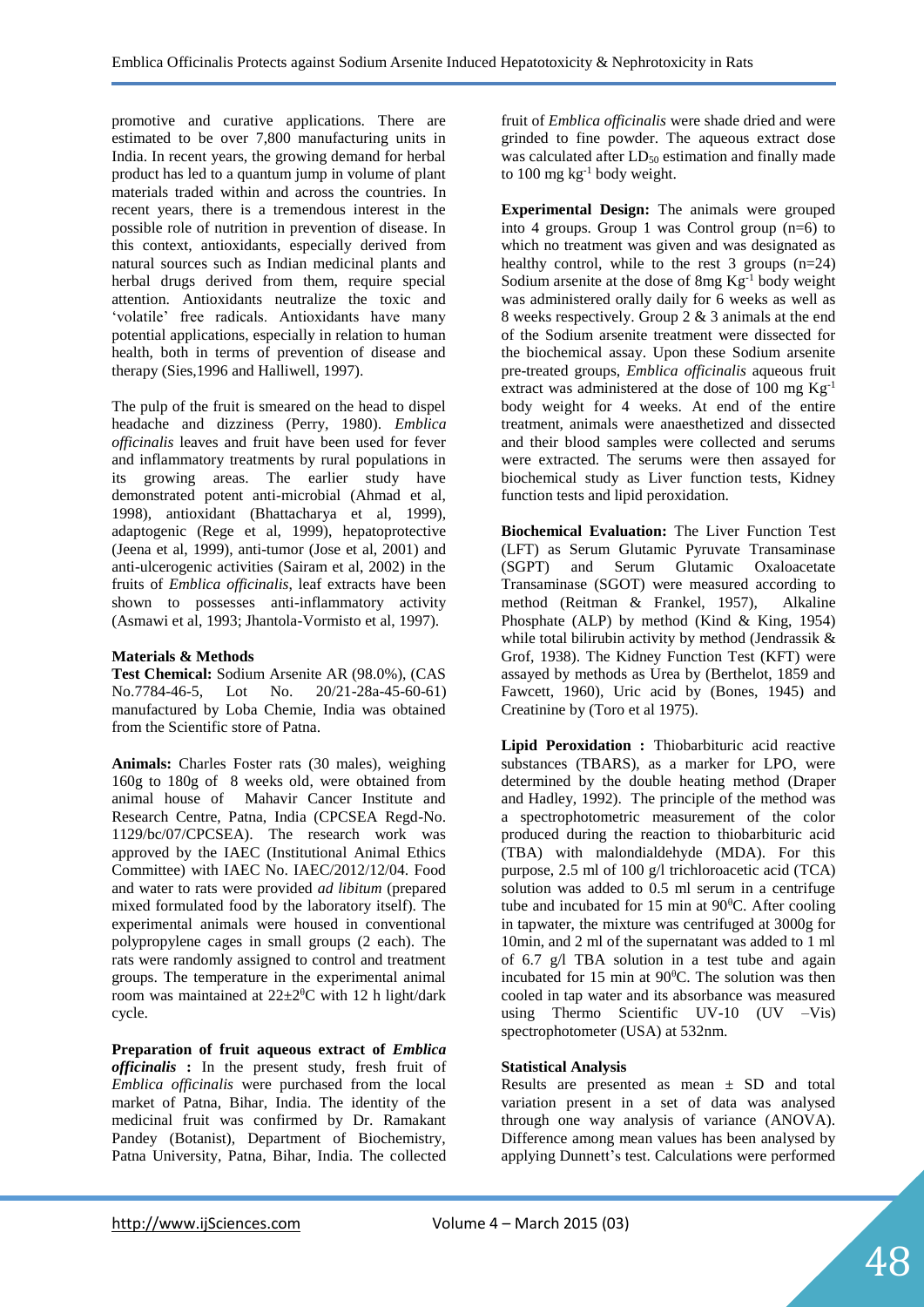with the Graph Pad Prism Program (Graph Pad software, Inc., San Diego, U.S.A.). The criterion for statistical significance was set at *P*< 0.05.

### **Results Morbidity and mortality**

The rats after the exposure of arsenic  $(8mg Kg^{-1}$  body weight per day) for 60 days showed toxicity symptoms such as nausea, nose bleeding, lack of body co-ordination (11 percent of rats showed paralysis like symptoms), blackening of tongue and foot and general body weakness.

#### **Biochemical Changes**

The SGPT, SGOT, alkaline phosphatase, total bilirubin, urea, uric acid, creatinine and lipid peroxidation activity showed significant increase (p  $\langle 0.05 \rangle$  in arsenic treated group in comparison to control rat group. But, these values are significantly lowered (p<0.05) in *Emblica officinalis* treated group. The biochemical assessment thus shows the hepatoprotective and nephroprotective activity of *Emblica officinalis* (Graph fig.1-8).

#### **Discussion**

The liver is the primary target organ for the metabolism of arsenicals. The major metabolic pathway of inorganic arsenic in humans is its methylation in the liver. In the present study, the abnormally high levels of serum SGPT, SGOT, ALP and total bilirubin denotes the degree of toxicity in the liver. The significant increase in the levels is a direct measure of hepatic injury and they show the status of the liver as there may be cellular leakage and loss of functional integrity of hepatocytes. Furthermore, there was significant increase in the levels of the lipid peroxidation denotes oxidative stress produced by the arsenic leading to high degree of degeneration in the liver cells. The biochemical cause is the methylation of arsenic in the presence of monomethylarsonic acid (MMA) and dimethylarsinic acid (DMA) in the urine and bile (Sultana et al, 2005; Cui et al, 2004). Monomethylarsonic acid is relatively more genotoxic than the dimethylarsinic (Colognato et al, 2007). Generally the toxicity of arsenic is thought to be largely the result of its reaction with free sulfhydryl groups of enzymes and proteins, followed by cross linkage (Hossain et al, 2000; Akhand et al 2002). Oxidative DNA damage, acquired tolerance to apoptosis, enhanced cell proliferation, altered DNA methylation, genomic instability, and aberrant estrogen signaling have been reported to be involved in the liver toxicity caused by arsenic (Aposhian & Aposhian, 1989; Rossman, 2003). Hepatic cancer and other hepatic disorders are considered to be the major causes of arsenic-related mortality (Liu et al,1992; Liu et al, 2002; Zhou et al, 2002). In the present study, there was significant amelioration in the levels of the liver function test parameters as well as the lipid peroxidation levels after *E.officinalis* administration. The hepatoprotective actions of *E.officinalis* appear to be mediated by its free radical scavenging, antioxidant, anti-inflammatory and modulation of the xenobiotic detoxification process and lipid metabolism (Thilakchand et al 2013, Sharma et al, 2003, (Deokar, 1998, Bhattacharya et al, 2000). Furthermore, it also exhibits hepatoprotective activity due to its continuously membrane stabilizing, antioxidative and CYP 2E1 inhibitory roles (Tasduq et al, 2005; Sultana et al, 2005).

Similarly, in the present study there was significant increase in the levels of Kidney function tests that is urea, uric acid and creatinine levels. Urea is the end product of protein metabolism and after arsenic intoxication gets increased and serum level of urea increases (Aphosian, 1989). Anetor (2002) revealed that production of oxygen free radicals by arsenic induces tubular necrosis which in turn increases tubular permeability, resulting in diffusion and back leak of the filtrate across the tubular basement membrane back into the interstitium and circulation, leading to an apparent decrease in GFR. Under these circumstances, back leak of filtrate results in decreased excretion and increased retention of nitrogenous waste i.e. urea in serum (Klassen, 1996; Verbeke et al., 1996). The serum uric acid concentration is determined largely by the efficiency of renal clearance and rate of purine metabolism (Anetor,2002; Chandra Sekhar et al., 2003; Dioka et al.,2004; Kalia and Flora, 2005). It is moreover formed from guanine and hypoxanthine via xanthinein reactions catalysed by guanase and xanthine oxidase of liver, small intestine and kidney. Arsenic intoxication changes the activity of guanase and xanthine oxidase which results into the increased serum level of uric acid. The increased level of serum creatinine after arsenic intoxication is due to enhanced formation of metabolic waste product of muscle metabolism. Furthermore, creatinine is anhydride of creatinine and muscle contains phosphocreatinine which undergoes spontaneous cyclization with loss of inorganic phosphorous to form creatinine. Due to affinity for thiol group of various proteins found in the cell membrane of muscles, arsenic damages the cells due to which the enzyme CPK (Creatine phosphokinase) gets released from the cells which is responsible for the conversion of phosphocreatinine in to creatinine, thus increases the level of creatinine. In the present study, there was significant amelioration in the levels of the kidney function test parameters levels after *E.officinalis*  administration. *E.officinalis* shows a strong antioxidant cascade mechanism that is partially due to the presence of ascorbic acid and phenolic compounds (Ghosh et al, 1992; Kumar et al, 2006;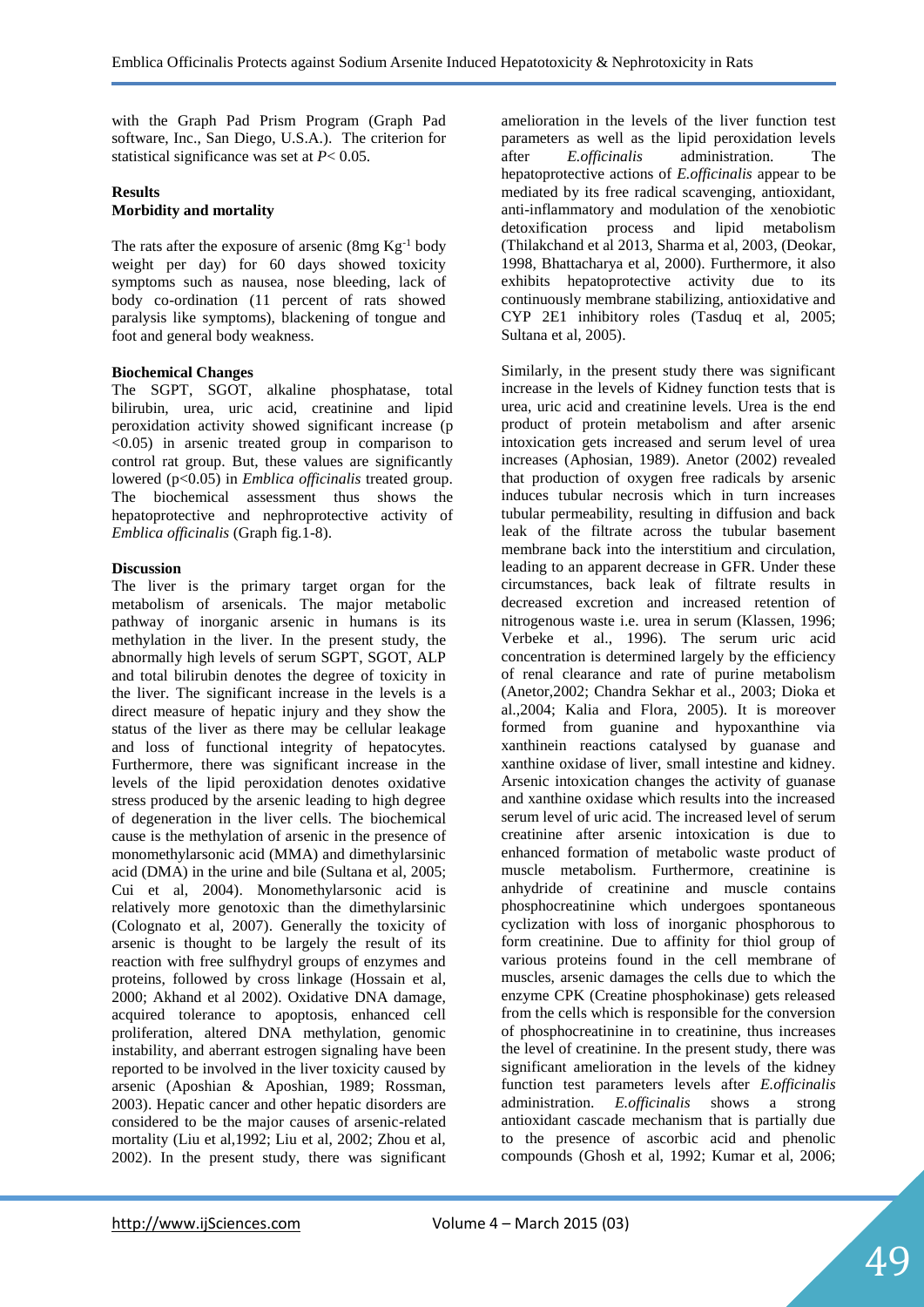Rajak et al, 2004). *Emblica officinalis* ameliorates the arsenic induced nephrotoxicity by reducing the oxidants level in the nephrocytes. The active constituents emblicanin A and B acts as good antioxidant which plays the vital role to eliminate the oxidants from nephrocytes (Chakraborty & Verma 2010, Ghosal et al; 1996, Scartezzini et al 2010).

**Conclusion:** Thus, from the entire study, it can be concluded that, *Emblica officinalis* possesses hepatoprotective as well as nephroprotective effect against arsenic induced toxicity.

#### **Disclosure of interest**

The authors declare that they have no conflicts of interest concerning this article.

*Funding*: Department of Science and Technology (DST), TDT- SSTP Division, New Delhi, India (Government of India).Research Project No. DST/SSTP/Bihar/155/2011 (G).

#### **Acknowledgements**

The authors extend their appreciation to the Department of Science & Technology, (SSTP Division) Ministry of Science & Technology, Government of India, New Delhi for the financial assistance of this work and to the institute for the entire infrastructural facilities.

#### **References:**

- I. Abernathy, C.O., Y.P. Liu, D. Longfellow, H.V. Aposhian, B. Beck, B. Fowler, R. Goyer, R. Menzer, T. Rossman, C. Thompson and W. Michael (1999) Arsenic: health effects, mechanisms of actions, and research issues. *Environ. Hlth. Perspect.,* 107, 593-597. http://dx.doi.org/10.1289/ehp.99107593
- II. Ahmad, I., Mehmood Z. and Mohammad F. (1998) Screening of some Indian medicinal plants for their antimicrobial properties. *J. Ethnopharmacol.,* 62: 183- 193. http://dx.doi.org/10.1016/s0378-8741(98)00055-5
- III. Akhand AA, Du J, Liu W, Hossain K, Miyata T, Nagase F, Kato M, Suzuki H, Nakashima I (2002) Redox-Linked Cell Surface-Oriented Signaling for T-Cell Death. *Antioxid Redox Signal*, 4:445-454. http://dx.doi.org/10.1089/15230860260196236
- IV. Anetor, J.I. (2002) Serum uric acid and standardized urinary protein: Reliable bioindicators of lead nephropathy in Nigerian lead workers. *African J. Biomed. Res.,* 5, 19-24.
- V. Aposhian HV, Aposhian MM (2006) Arsenic Toxicology: Five Questions. *Chem Res Toxicol*; 19 : 1- 60. http://dx.doi.org/10.1021/tx050106d
- VI. Aposhian, H.V. and Aposhian MM (1989).Newer developments in arsenic toxicity *J.Am. Coll. Toxicol*., ; 8, 1297-1305. http://dx.doi.org/10.3109/10915818909009121
- VII. Asmawi, M.Z., H. Kankaanranta, E. Moilaness and H. Vapaatalo, (1993) Anti-inflammatory activities of *Emblica officinalis Gaertn. J. Pharmacol.,* 45: 581-584. http://dx.doi.org/10.1111/j.2042-7158.1993.tb05605.x
- VIII. Berthelot MPE (1859), Report Chim. *Appl*,; 2884. IX. Bhattacharya, A., Chatterjee A., Ghosal S. and Bhattacharya S.K., (1999) Antioxidant activity of active tannoid principles of *Emblica officinalis* (Amla). *Indian J. Exp. Biol.,* 37: 676-680.
- X. Bhattacharya, A., S. Ghosal and S.K. Bhattacharya, (2002) Antioxidant activity of tannoid principles of *Emblica officinalis* (amla) in chronic stress induced changes in rat brain. Indian *J Exp Biol*., 38(9): 877-80. http://dx.doi.org/10.1078/0944-7113-00090
- XI. Bones RW. (1945) *J Biol Chem*, pp.; 158-581.
- Chakraborty D, Verma R (2010) Ameliorative effect of *Emblica officinalis* aqueous extract on ochratoxininduced lipid peroxidation in the kidney and liver of mice. *Int J Occup Med Environ Health* 23:63–73. http://dx.doi.org/10.2478/v10001-010-0009-4
- XIII. Chandra Sekhar, K., Chary N.S., Kamala C.T., Venkatesware Rao J., Balaram V. and Anjaneya Y. (2003). Risk assessment and pathway study of arsenic in industrially contaminated sites of Hyderabad: A case study. *Environ. Int*., 29, 601-611. http://dx.doi.org/10.1016/s0160-4120(03)00017-5
- XIV. Colognato R, Coppede F, Ponti J, Sabbioni E, Migliore L (2007) Genotoxicity induced by arsenic compounds in peripheral human lymphocytes analysed by cytokinesis-block micronucleus assay. *Mutagenesis*,  $22:255-261$ . http://dx.doi.org/10.1093/mutage/gem010
- XV. Cui X, Kobayashi Y, Hayakawa T, Hirano S (2004) Arsenic speciation in bile and urine following oral and intravenous exposure to inorganic and organic arsenics in rats. *Toxicol Sci*, 82:478-487. http://dx.doi.org/10.1093/toxsci/kfh265
- XVI. Deokar A.B, (1998) Medicinal plant grown at Rajegaon. First ed. D.S Manav vikas foundation Pune,pp-48-49.
- XVII. Dioka, C.E., O.E. Orisakwe, F.A. Adeniyi and S.C. Meludu (2004). Liver and renal function tests in artisans occupationally exposed to lead in mechanic village in Nnewi, Nigeria*. Int. J. Environ. Res. Pub. Hlth.*, 21-25. http://dx.doi.org/10.3390/ijerph2004010021
- XVIII. Draper HH, Hadley M. Malondialdehyde determination as index of lipid peroxidation. *Methods Enzymol* 1990; 186:421- 31. http://dx.doi.org/10.1016/0076- 6879(90)86135-i
- XIX. Fawcett JK, Scott JE. (1960) "A rapid and precise method for the determination of urea". *J Clin Pathol*, 13(2)156-159. http://dx.doi.org/10.1136/jcp.13.2.156
- XX. Ghosal S, Tripathi VK, Chauhan S. (1996) Active constituents of *Emblica officinalis.* Part I. The chemistry and antioxidative effects of two new hydrolysable tannins, emblicanin A and B. *Indian J Chem Sec B*;35:941–8. http://dx.doi.org/10.1002/chin.199647279
- XXI. Ghosh A, Sharma A, Talukdar G. (1992) Relative protection given by extract of *Phyllanthus emblica* fruit and an equivalent amount of vitamin C against a known clastogen— caesium chloride. *Food Chem Toxicol*;30:865-9. http://dx.doi.org/10.1016/0278- 6915(92)90052-m
- XXII. Halliwell, B., (1997) Antioxidants and human diseases: A general introduction. *Nutr. Rev*., 55: S44-S49. http://dx.doi.org/10.1111/j.1753-4887.1997.tb06100.x
- XXIII. Hossain K, Akhand AA, Kato M, Du J, Takeda K, Wu J, Takeuchi K, Liu W, Suzuki H, Nakashima I (2000): Arsenite induces apoptosis of Murine T lymphocytes through membrane raft-linked signaling for activation of cJun amino-terminal kinase. *J Immunol* 165:4290- 4297. http://dx.doi.org/10.4049/jimmunol.165.8.4290
- XXIV. Jeena K.J., Joy K.L, Kuttan R.(1999) Effect of *Emblica officinalis*, *Phyllanthus amarus* and Picrorhizia kurroa on N-Nitrosodiethyl amine induced hepato-<br>carcinogenesis. Cancer letter, 136:11-16. carcinogenesis. Cancer letter, http://dx.doi.org/10.1016/s0304-3835(98)00294-8
- XXV. Jendrassik L, Grof P, (1938) Vereinfachte. Photometrische Methodenzur Bestimmung des Blubilirubins. *Biochem* Z ; 297, 81-89.
- XXVI. Jhantola-Vormisto A,summanen J.,Kankaanranta H.,Vuorela H., Ashwani Z.M, Moilanen E.,(1997) Anti-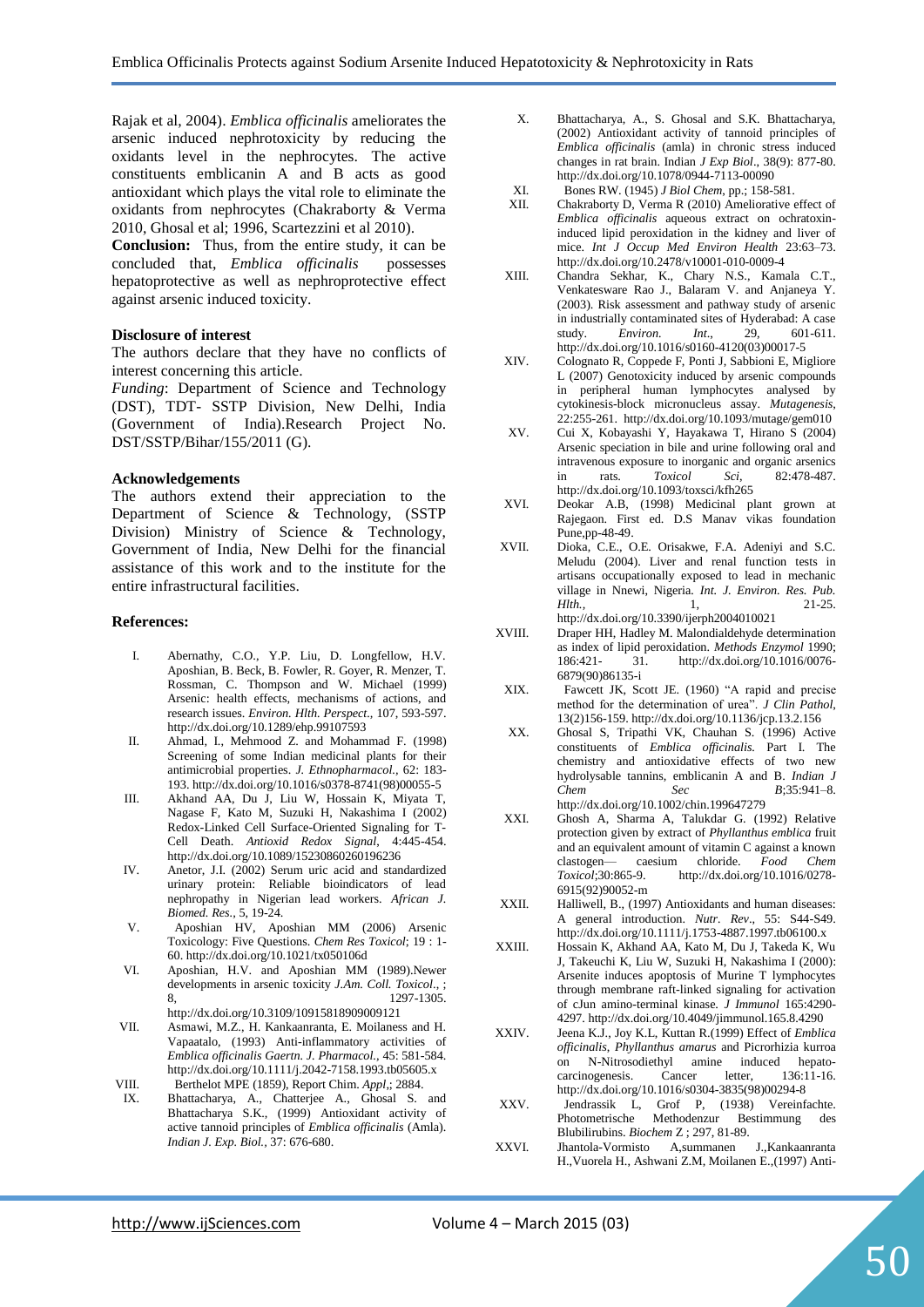inflammatory activity of extracts from leaf of *Phyllantinus emblica*. *Plant medica* 63, 518-524. http://dx.doi.org/10.1055/s-2006-957754

- XXVII. Jose, J.K., G. Kuttan and R. Kuttan, (2001) Antitumour activity of *Emblica officinalis*. *J. Ethnopharmacol*., 75: 65-69. http://dx.doi.org/10.1016/s0378-8741(00)00378-  $\boldsymbol{0}$
- XXVIII. Kalia, K. and S.J.S. Flora (2005). Strategies for safe and effective therapeutic measures for chronic arsenic and lead poisoning. *J. Occup. Hlth*., 47, 11-21. http://dx.doi.org/10.1539/joh.47.1
- XXIX. Kind, PRN, King, EJ (1954) Estimation of Plasma Phosphatase by Determination of Hydrolysed Phenol with Amino-antipyrine. *J Clin Path*; 7(4), 322-326. http://dx.doi.org/10.1136/jcp.7.4.322
- XXX. Kitchin KT. (2001) Recent advances in arsenic carcinogenesis: Modes of action, animal model systems, and methylated arsenic metabolites. *Toxicol. Appl. Pharmacol.* 172:249-261. http://dx.doi.org/10.1006/taap.2001.9157
- XXXI. Klassen, C.D. (1996). Heavy metals and heavy metal antagonists. In: Goodman and Gilman's the pharmacological basis of therapeutics (Eds.: J.G. Hardman, A.G. Gilman and L.E. Limbird). McGraw – Hill, New York. pp. 1649-1672.
- XXXII. Kumar GS, Nayaka H, Dharmesh SM, Salimath PV. (2006) Free and bound phenolic antioxidants in amla (*Emblica officinalis*) and turmeric (*Curcuma longa*). *Journal of Food Composition and Analysis*;19:446-52. http://dx.doi.org/10.1016/j.jfca.2005.12.015
- XXXIII. Li X, Pi J, Li B, Xu Y, Jin Y, Sun G (2008) Urinary arsenic speciation and its correlation with 8-0HDG in Chinese residents exposed to arsenic through coal burning. *Bull Environ Contam Toxicol,* 81:406-411. http://dx.doi.org/10.1007/s00128-008-9471-0
- XXXIV. Liu DN, Lu XZ, Li BL, Zhou DX, Li FX, Zheng DH, Wang KH (1992) Clinical analysis of 535 cases of chronic arsenic poisoning from coal burning. *Chin J Med*, 31:560-562.
- XXXV. Liu J, Zheng B, Aposhian HV, Zhou Y, Cheng ML, Zhang AH, Waalkes MP (2002) Chronic arsenic poisoning from burning high-arsenic-containing coal in Guizhou, China. *Environ Health Perspect,* 110:119- 122. http://dx.doi.org/10.1289/ehp.02110119
- XXXVI. NRC (1999) Arsenic in Drinking Water. National Academy Press, Washington, DC.
- XXXVII. NRC (2001) Arsenic in Drinking Water. (2001 Update). National Academy Press, Washington, DC.
- XXXVIII. Perry, L.M. (1980): Medicinal Plants of East and Southeast Asia: Attributed Properties and Uses, pp. 149<br>-150. MIT Press. Cambridge. –150. MIT Press, Cambridge. http://dx.doi.org/10.1007/bf02858311
- XXXIX. Rajak, S., S.K. Banerjee, S. Sood, A.K. Dinda, Y.K. Gupta, S.K. Guptaand S.K. Maulik, (2004) *Emblica officinalis* causes myocardial adaptation and protects against oxidative stress in ischemic-reperfusion injury in rats. *Phytother Res.,* 18(1): 54-60. http://dx.doi.org/10.1002/ptr.1367
	- XL. Rege, N.N., U.M. Thatte and S.A. Dahanukar, (1999) Adaptogenic properties of six rasayana herbs used in Ayurvedic medicine. *Phytother. Res.,* 13: 275-291. http://dx.doi.org/10.1002/(sici)1099- 1573(199906)13:4%3C275::aid-ptr510%3E3.0.co;2-s
- XLI. Rehaily Al, A.J., Howiriny Al, T.A. Sohaibani Al M.O. and Rafatullah S. (2002) Gastroprotective effects of 'Amla' *Emblica officinalis* on in vivo test models in rats. Phytomedicine., 9(6): 515-22. rats. *Phytomedicine.*, http://dx.doi.org/10.1078/09447110260573146
- XLII. Reitmann S and Frankel S. (1957) "A colorimetric method for determination of serum glutamate oxalacetic and glutamic pyruvate transaminases." *Amer J Clin Path* 28(1): 56-63.
- XLIII. Rossman TG (2003) Mechanism of arsenic carcinogenesis: An integrated approach. Mutat Res, 533:37-66.

http://dx.doi.org/10.1016/j.mrfmmm.2003.07.009

- XLIV. Rossman, T.G., A.N. Uddin and F.J. Burns (2004) Evidence that arsenite acts as a cazuocarcinogen in skin cancer. *Toxicol. Appl. Pharmacol*., 198, 394-404.
- XLV. Sairam, K., C.V. Rao, M.D. Babu, K.V. Kumar, V.K. Agrawal and R.K. Goel, (2002) Antiulcerogenic effect of methanolic extract of *Emblica officinalis*: An experimental study. *J. Ethnopharmacol*., 82: 1-9. http://dx.doi.org/10.1016/s0378-8741(02)00041-7
- XLVI. Scartezzini P, Antognoni F, Raggi MA, Poli F, Sabbiani C. (2006) Vitamin C content and antioxidant activity of the fruit and of the Ayurvedic preparations of *Emblica* officinalis Gaertn. *Ethnopharmacol*;104:113–8. http://dx.doi.org/10.1016/j.jep.2005.08.065
- XLVII. Sharma S.K., Perianyagam J.B.,Joseph A.,Christina A.J.M, (2003) anti-inflammetry activity of ethanol and aqueous extract of *Emblica officinalis* Gaerth fruits.Hamdard medicus XLVI, 71-73.
- XLVIII. Sies H (1986) Biochemistry of Oxidative Stress. *Angew Chem Internat Ed Eng*; 25,1058-71.
- XLIX. Sordo, M., L.A. Herrera, P. Ostrosky-Wegman and E. Rojas (2001) Cytotoxic and genotoxic effects of As, MMA, and DMA on leukocytes and stimulated human lymphocytes. *Teratog. Carcinog. Mutagen*., 21, 249- 260. http://dx.doi.org/10.1002/tcm.1013
	- L. Sultana, S., S. Ahmad, N. Khanand T. Jahangir, 2005. Effect of *Emblica officinalis* (Gaertn) on CCl induced 4 hepatic toxicity and DNA synthesis in Wistar rats. *Indian J Exp Biol*., 43(5): 430-6
	- LI. Tasduq, S.A., P. Kaisar, D.K. Gupta, B.K. Kapahi, H.S. Maheshwari, S. Jyotsna, and R.K. Johri, (2005) Protective effect of a 50% hydroalcoholic fruit extract of *Emblica officinalis* against anti-tuberculosis drugs induced liver toxicity. *Phytother Res*., 19(3): 193-7. http://dx.doi.org/10.1002/ptr.1631
	- LII. Tchounwou, P.B., B. Wilson and A. Ishaque (1999) Important considerations in the development of public health advisories for arsenic and arsenic containing compounds in drinking water. *Rev. Environ. Hlth.,* 14, 211-229. http://dx.doi.org/10.1515/reveh.1999.14.4.211
	- LIII. [Thilakchand](http://pubs.rsc.org/en/results?searchtext=Author%3AKaradka%20Ramdas%20Thilakchand) KR, [Mathai](http://pubs.rsc.org/en/results?searchtext=Author%3ARashmi%20Teresa%20Mathai) RT, [Simon](http://pubs.rsc.org/en/results?searchtext=Author%3APaul%20Simon) P, [Ravi](http://pubs.rsc.org/en/results?searchtext=Author%3ARithin%20T.%20Ravi) RT, [Rao](http://pubs.rsc.org/en/results?searchtext=Author%3AManjeshwar%20Poonam%20Baliga-Rao) MPB and [Baliga](http://pubs.rsc.org/en/results?searchtext=Author%3AManjeshwar%20Shrinath%20Baliga) MS, (2013) Hepatoprotective properties of the Indian gooseberry (*Emblica officinalis* Gaertn): a review *Food Funct.***,** 1431-1441. http://dx.doi.org/10.1039/c3fo60237k
- LIV. Toro G.& Ackermann PG. (1975) *Practical Clinical Chem*; 154.
- LV. Zhou Y-S, Du H, Cheng M-L, Liu J, Zhang X-J, Xu L (2002) The investigation of death from diseases caused by coal-burning type of arsenic poisoning. *Chin J Endemiol* 21:484-486.

51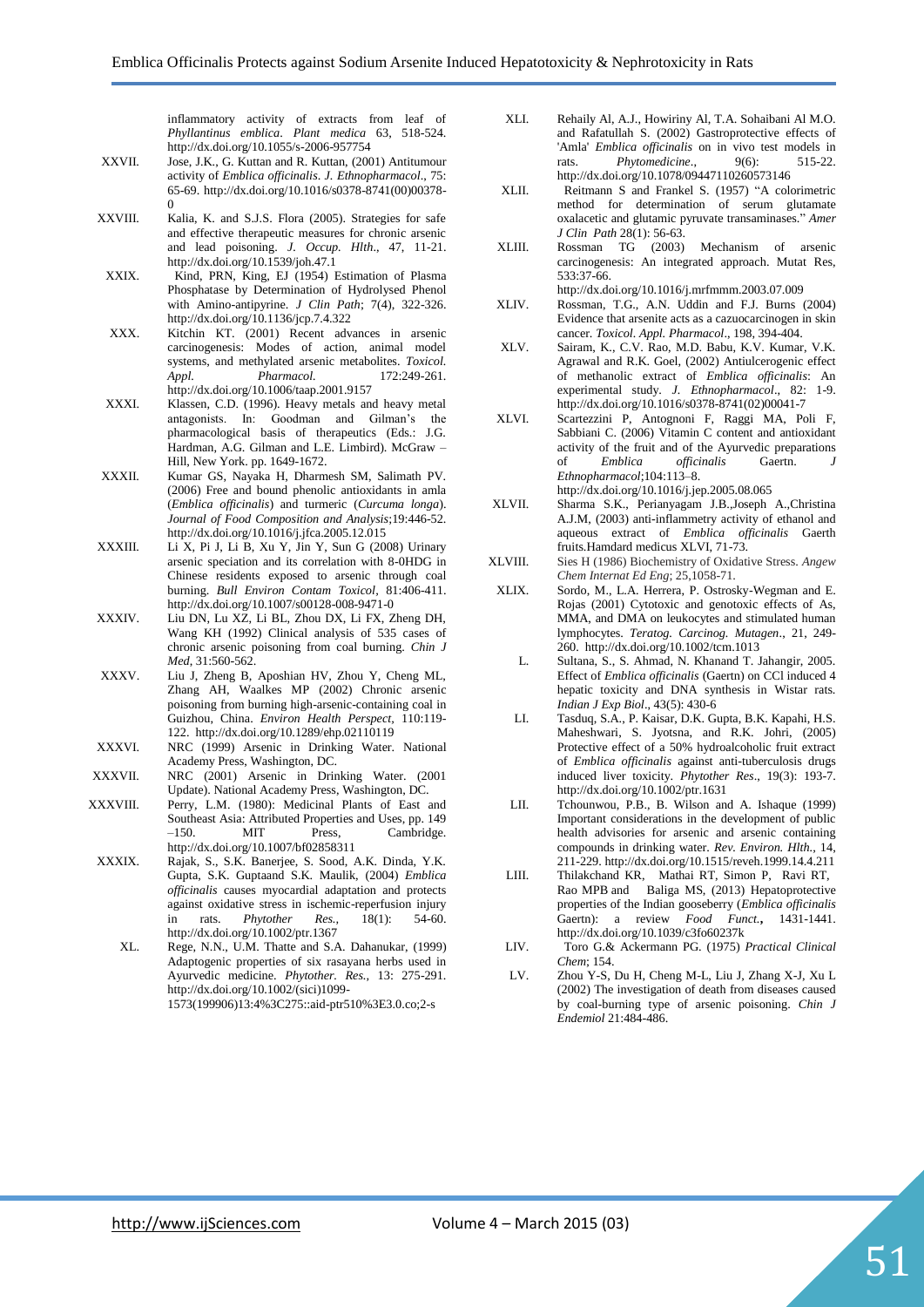

**Graph Fig.1: Effect of** *Emblica officinalis* **on Arsenic induced toxicity showing SGPT activity (n=6, values are mean± S.D)**





**Graph Fig.2: Effect of** *Emblica officinalis* **on Arsenic induced toxicity showing SGOT activity (n=6, values are mean± S.D)**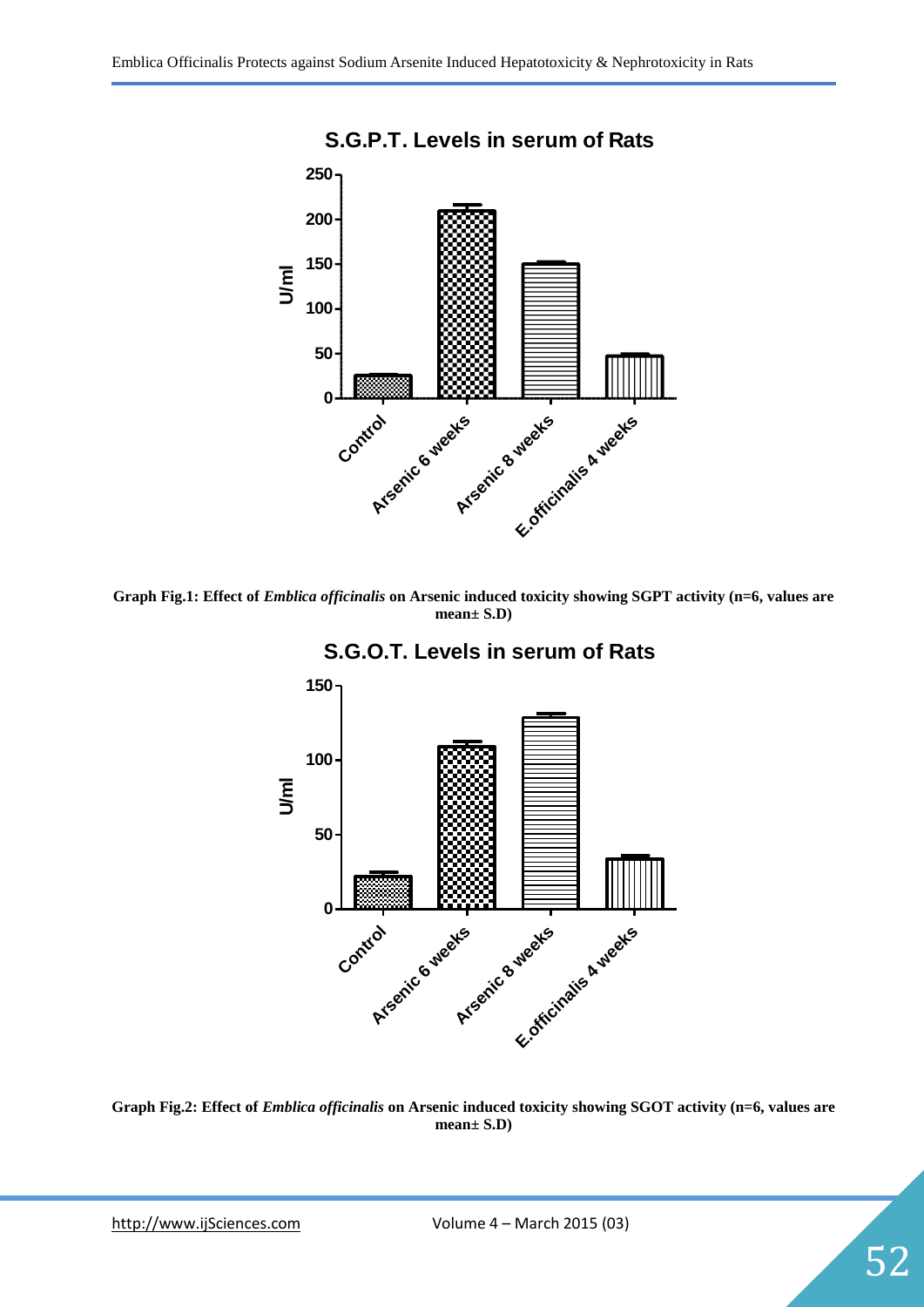

**Graph Fig.3: Effect of** *Emblica officinalis* **on Arsenic induced toxicity showing Alkaline Phosphatase (ALP) activity (n=6, values are mean± S.D)**



# **Biluribin Levels in serum of Rats**

**Graph Fig.4: Effect of** *Emblica officinalis* **on Arsenic induced toxicity showing bilirubin activity (n=6, values are mean± S.D)**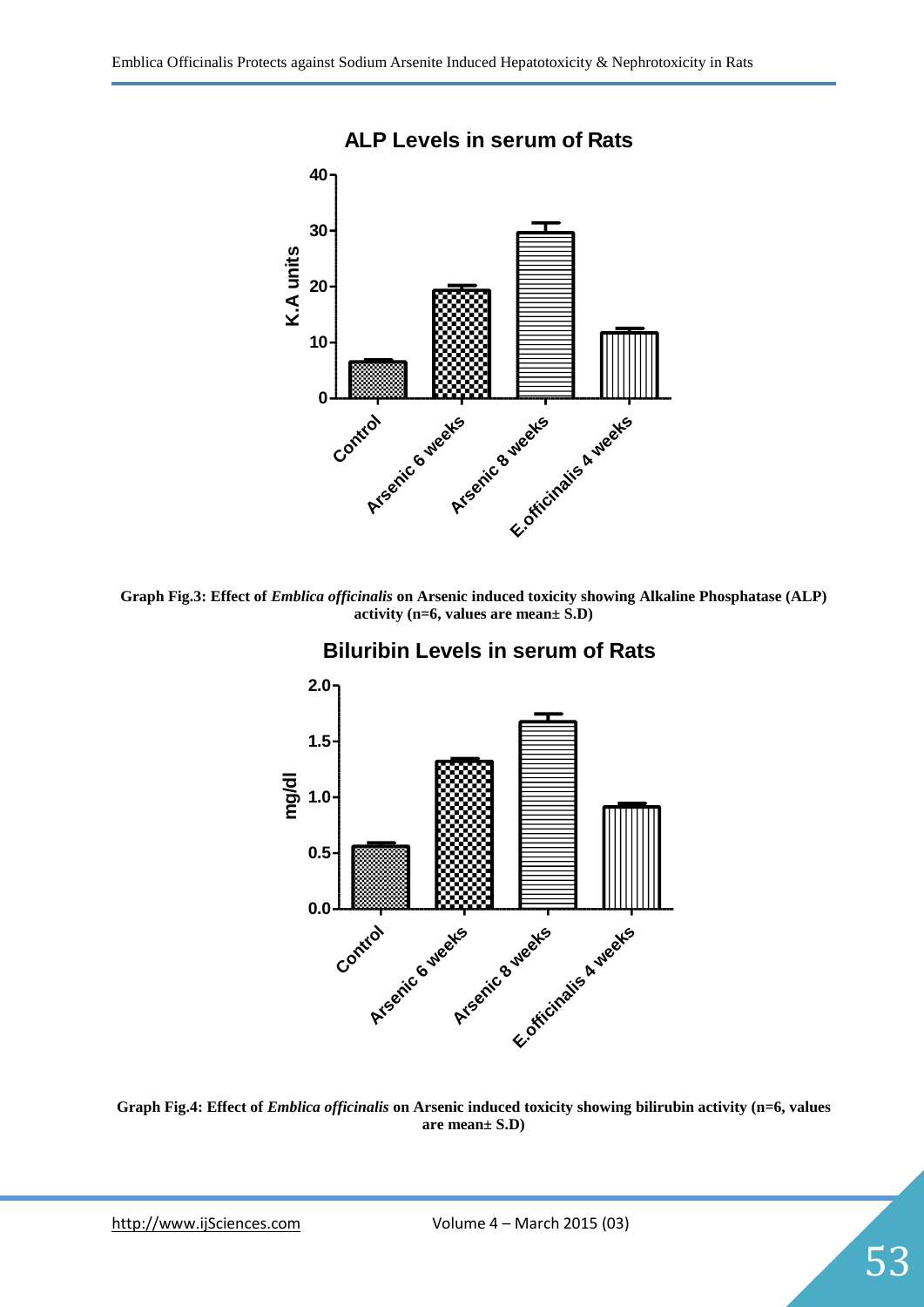

**Graph Fig.5: Effect of** *Emblica officinalis* **on Arsenic induced toxicity showing serum Urea activity (n=6, values are mean± S.D)**



**Uric acid Levels in serum of Rats**

**Graph Fig.6: Effect of** *Emblica officinalis* **on Arsenic induced toxicity showing serum Uric acid activity (n=6, values are mean± S.D)**

54